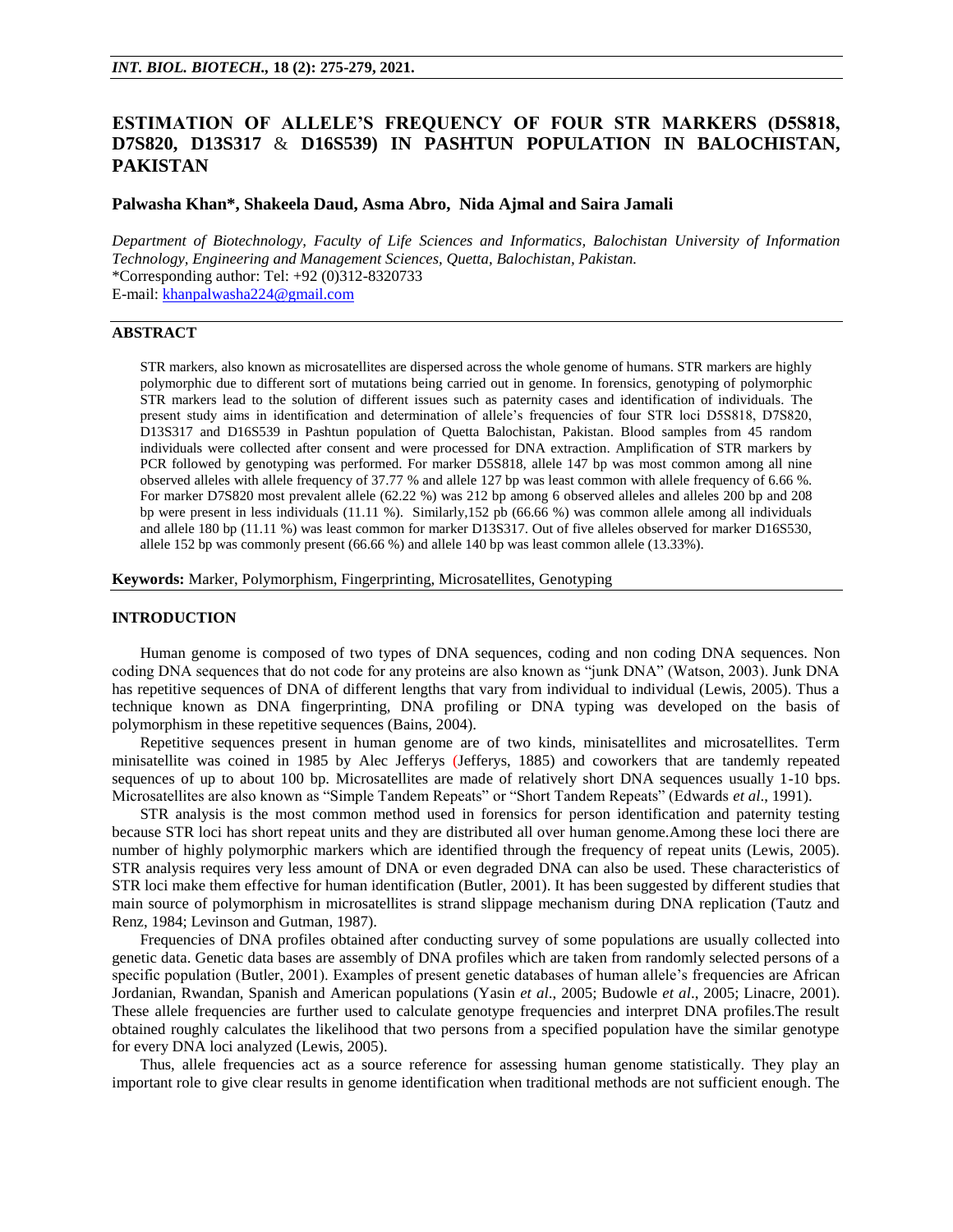aim of the present study was to determine allele frequencies in four short tandem repeat loci that are D5S818, D7S820, D13S317 and D16S539 of Pashtoon population in Quetta, Balochistan Pakistan.

# **MATERIALS AND METHODS**

#### **Enrollment of study population**

Blood samples were randomly collected form 45 healthy individuals of Pashtoon population in Quetta, Balochistan Pakistan.

## **Inclusion and exclusion criteria**

People belonged to Pashtoon population were randomly selected and included in this study. Individuals from other ethnic groups and those who were diagnosed with diseases were excluded.

#### **DNA extraction and estimation**

3 mL blood samples were drawn from the people involved in the study with the proper written informed consent. Inorganic method of DNA extraction was used to extract the DNA from blood.DNA samples were estimated by performing gel electrophoresis on 1% agarose gel.

#### **Primers**

Primers used for amplification of STR markers are fluorescently labeled with dyes FAM, VIC JOE and TMR. **D5S818 Forward 5-3 -**GATCCCAAGCTCTTCCTCTT **Reverse 5-3**ACGTTTGTGTGTGCATCTGT **D7S820 Forward 5-3 -**GGGTGATTTTCCTCTTTGGT **Reverse 5-3** TGATTCCAATCATAGCCACA **D13S317 Forward 5-3 -**ACAGAAGTCTGGGATGTGGA **Reverse 5-3** GCCCAAAAAGACAGACAGAA **D16S539 Forward 5-3 -**TGTCATAGTTTAGAACGAACTAACG **Reverse 5-3**  CTGAGGTATCAAAAACTCAGAGG

#### **Polymerase chain reaction (PCR)**

Amplification of all four markers (D5S818, D7S820, D13S317 and D16S539) was performed by PCR.Reactions were performed in 0.2 mL PCR tubes on a BioRad<sup>TM</sup> thermo-cycler. Reactions were performed with 1ul of template DNA (0.5-2ng) in 20 µl reaction mixture containing 10ul of master mix [BIORON; *Taq*Master Mix (2X)] 7 uL of PCR water, and 1 uL of each of forward and reverse primers.Touchdown thermo cycler program used for amplification that was performed with an initial denaturation step at 95°C for 4 min followed by first 10 cycles as touchdown PCR (with annealing temperature from 60°C to 55°C) and additional 20 cycles with denaturation at 94°C for 45 sec, annealing at 55°C for 1 min and extension at 72°C for 1 min with a final extension at 72°C for 20 minutes. PCR products were confirmed on 2% agarose gel (Goodwin *et al*., 2007).

#### **Genotyping**

Genotyping was performed on ABI PRISM 3130 Genetic Analyzer. After genotyping the data was analyzed and allele frequencies were calculated for each STR marker.

# **RESULTS AND DISCUSSION**

Amplification results of all four markers are shown in Fig. 1, 2, 3 and 4. Allele frequencies calculated after performing genotypes are shown in Table 1.

For the first marker D5S818, observed alleles were 127 bp, 131 bp, 135 bp, 139 bp, 143 bp, 147 bp, 151 bp, 155 bp and 159 bp. Among these nine alleles, most common allele was 147 bp observed in 37.77 % individualswith the allele frequency of 18.88. Allele 143 bp was second most common allele present in 33.33 %individuals with the allele frequency of 16.66. other alleles 139 bp, 159 bp, 155 bp, 151 bp, 135 bp and 131 bp were observed in 26  $\%$ , 22.22 %, 17.77, 13.33 %, 11.11% and 11.11 individuals withallele frequencies of 13.33, 11.11, 8.88, 6.66, 5.55 and 5.55 respectively. 127 bp was least prevalent present in 6.66 % individuals and its frequency was 3.33.

For second marker D7S820, among six observed alleles, most commonly present allele was 212 bp (62.22 %) and calculated allele frequency was 31.11. Alleles 216 bp, 220 bp and 204 bp were present in 33.33 %, 28.88 and 20% individuals and their frequencies are 16.66, 14.44 and 10 respectively. Alleles 200 bp and 208 bp were least prevalentobserved in 11.11 % and 11.11 % individuals and their frequencies are 5.55 and 5.55.

Among six observed alleles for marker D13S317, most common allele was 188 bp (53 %) and its frequency was 26.66. Other alleles 184 bp, 172 bp, 192 bp, and 176 bp were present in 44.44 %, 26.66 %, 20 % and 15.55 %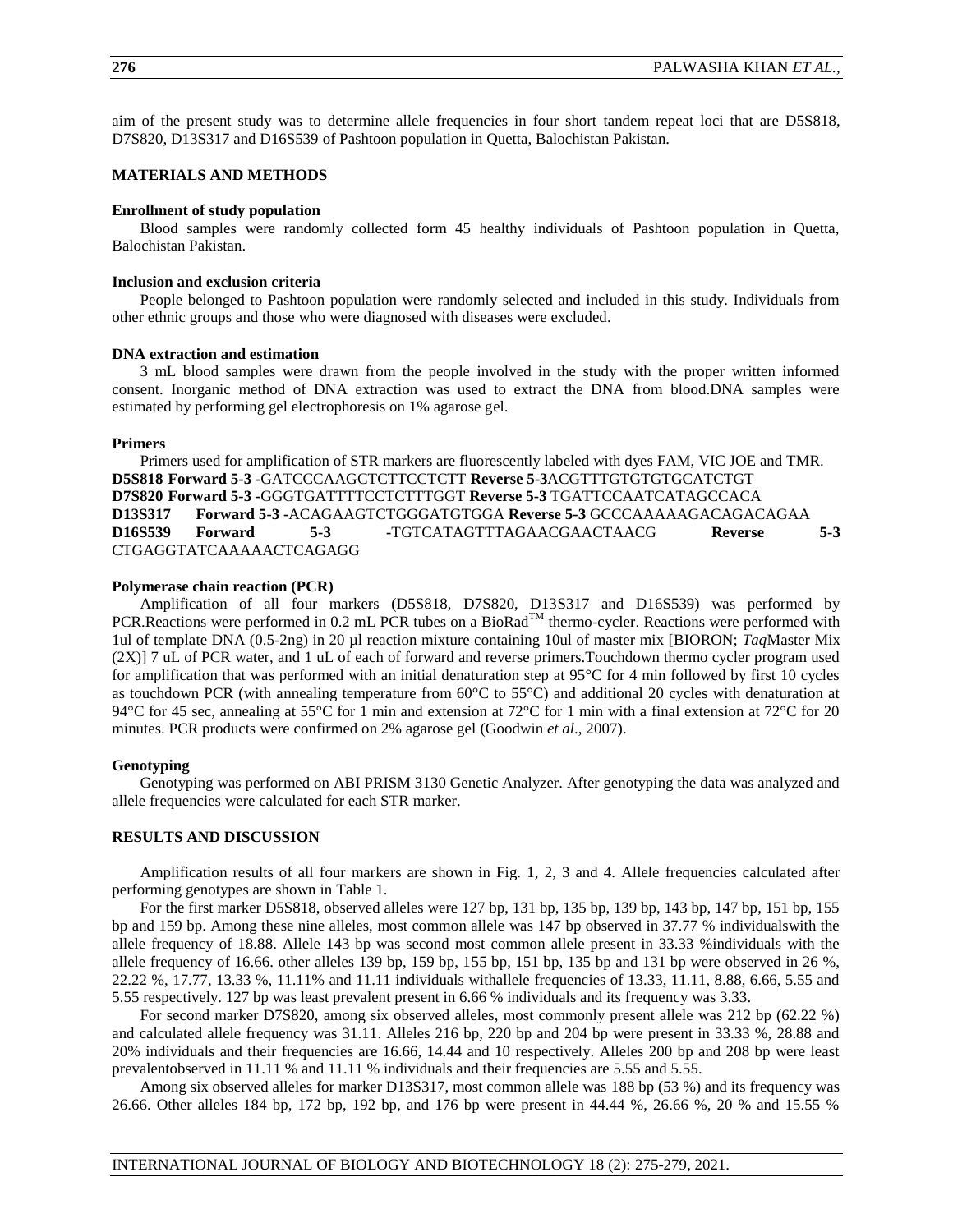individuals and their frequencies are 22.22, 13.33, 10 and 7.77 respectively. Least prevelant allele was 180 bp (11.11) %) and its frequency is 5.55.

For marker D16S539, only five alleles were observed among which 152 bp was most common (66.66 %) with the allele frequency of 33.33. Other observed alleles were 144 bp, 148 bp and 156 bp that were present in 31.11 %, 28.88 % and 26.66 % and their frequencies are 15.55, 14.44 and 13.33 respectively. The least common allele was 140 bp. It was present in 13.33 % individuals and its frequency is 6.66.

Table 1. Under study STR markers, their observed alleles, number of observations, total sample size and calculated frequency.

| <b>Marker</b> | <b>Allele</b>    | No. of observations | <b>Total sample size</b> | Frequency |
|---------------|------------------|---------------------|--------------------------|-----------|
| D5S8181       | 127              | $\overline{3}$      | 45                       | 3.33      |
|               | 131              | $\overline{5}$      | 45                       | 5.55      |
|               | 135              | $\overline{5}$      | $\overline{45}$          | 5.55      |
|               | 139              | 12                  | 45                       | 13.33     |
|               | 143              | 15                  | 45                       | 16.66     |
|               | 147              | 17                  | 45                       | 18.88     |
|               | 151              | $\overline{6}$      | 45                       | 6.66      |
|               | 155              | $\overline{8}$      | 45                       | 8.88      |
|               | 159              | 10                  | 45                       | 11.11     |
| D7S820        | 200              | $\overline{5}$      | $\overline{45}$          | 5.55      |
|               | 204              | $\overline{9}$      | 45                       | 10        |
|               | 208              | $\overline{5}$      | 45                       | 5.55      |
|               | 212              | $\overline{28}$     | 45                       | 31.11     |
|               | 216              | $\overline{15}$     | $\overline{45}$          | 16.66     |
|               | 220              | 13                  | 45                       | 14.44     |
| D13S317       | 172              | 12                  | 45                       | 13.33     |
|               | 176              | $\overline{7}$      | 45                       | 7.77      |
|               | 180              | $\overline{5}$      | $\overline{45}$          | 5.55      |
|               | 184              | $\overline{20}$     | 45                       | 22.22     |
|               | 188              | 24                  | 45                       | 26.66     |
|               | $\overline{192}$ | $\overline{9}$      | 45                       | 10        |
| D16S539       | 140              | $\overline{6}$      | 45                       | 6.66      |
|               | 144              | 14                  | 45                       | 15.55     |
|               | 148              | 13                  | 45                       | 14.44     |
|               | 152              | 30                  | $\overline{45}$          | 33.33     |
|               | 156              | 12                  | 45                       | 13.33     |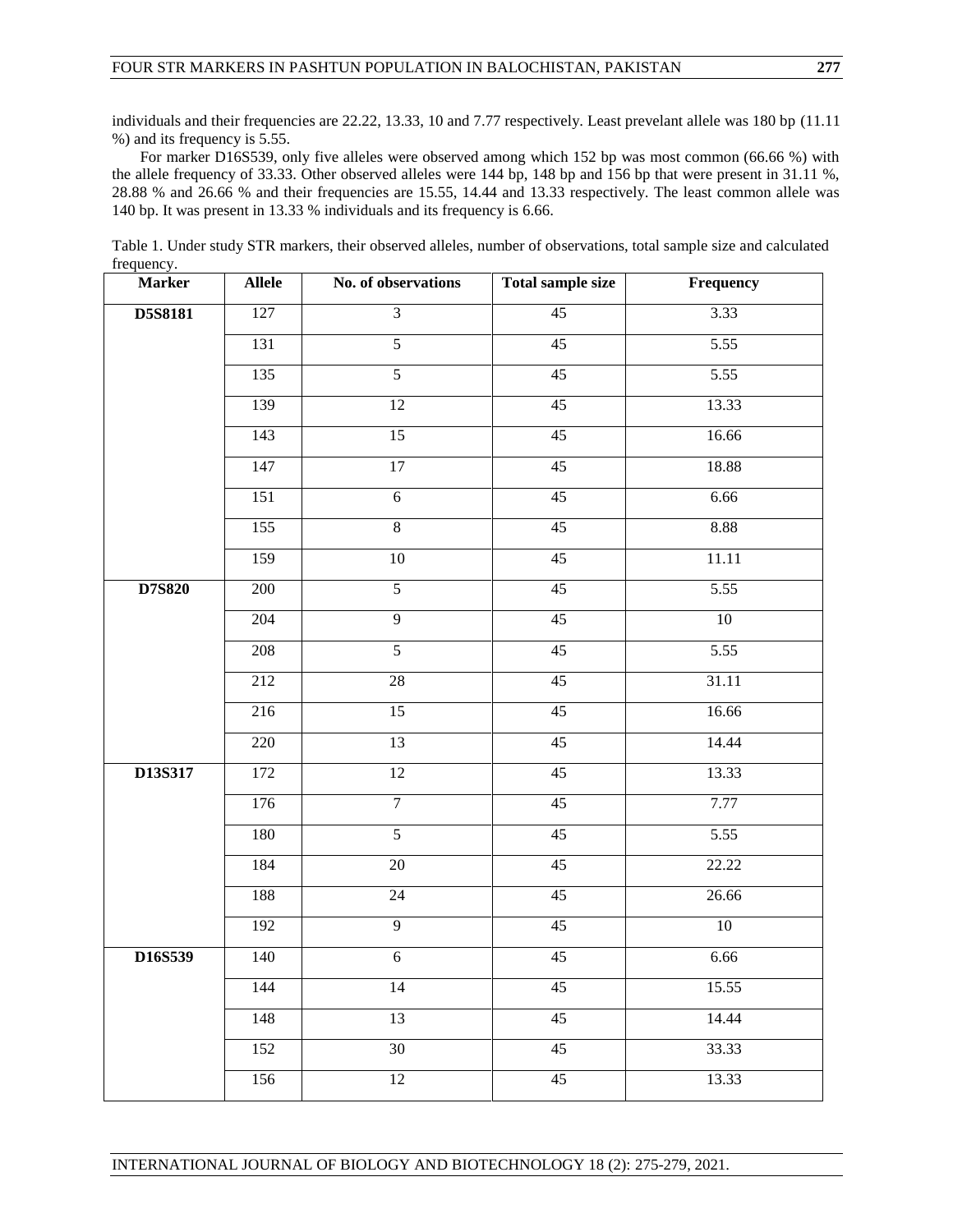